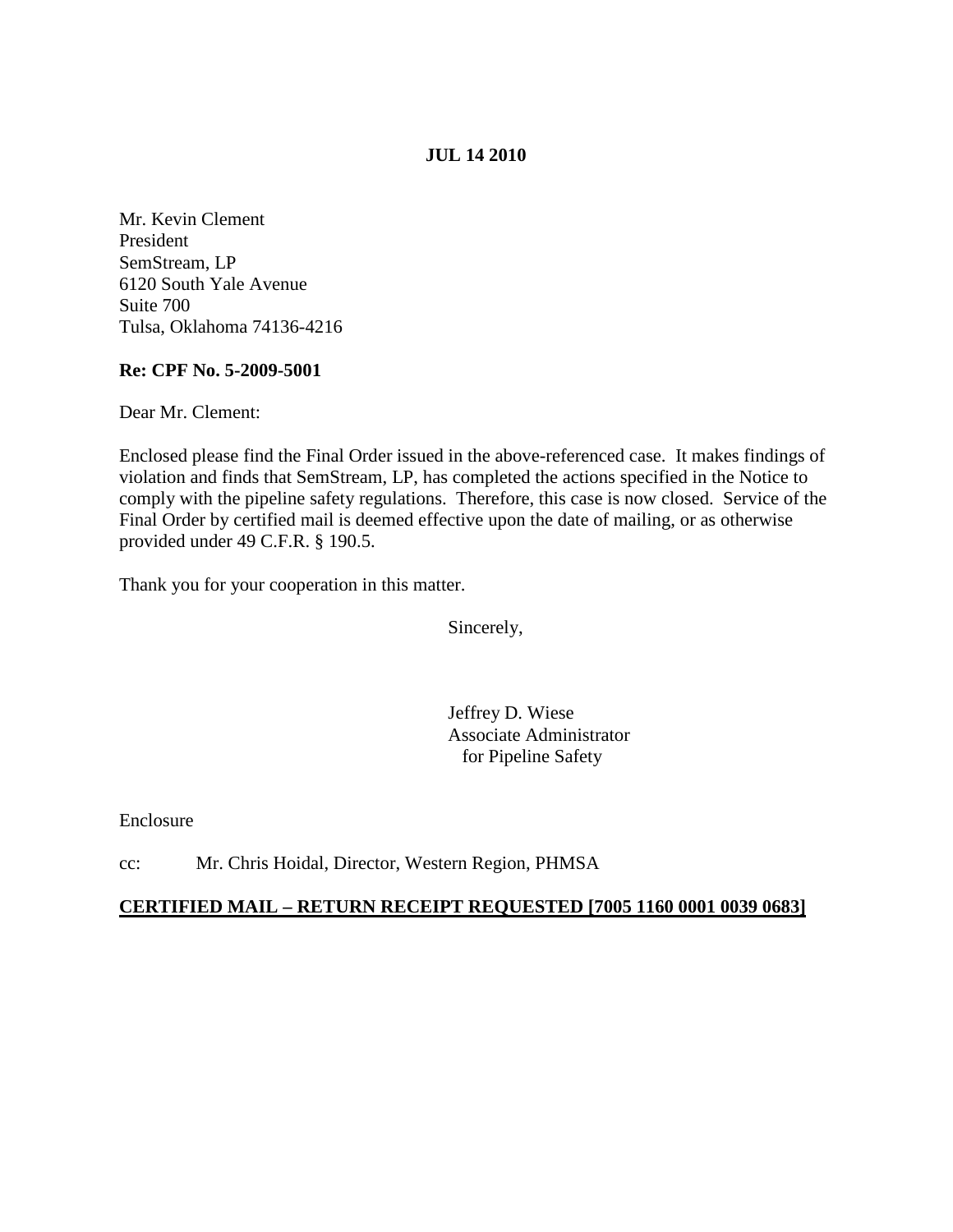# **U.S. DEPARTMENT OF TRANSPORTATION PIPELINE AND HAZARDOUS MATERIALS SAFETY ADMINISTRATION OFFICE OF PIPELINE SAFETY WASHINGTON, D.C. 20590**

**) In the Matter of ) ) SemStream, LP, ) CPF No. 5-2009-5001 ) Respondent. ) \_\_\_\_\_\_\_\_\_\_\_\_\_\_\_\_\_\_\_\_\_\_\_\_\_\_\_\_\_\_)**

 $\overline{\phantom{0}}$ 

**\_\_\_\_\_\_\_\_\_\_\_\_\_\_\_\_\_\_\_\_\_\_\_\_\_\_\_\_\_\_**

#### **FINAL ORDER**

Between July 27 and July 31, 2008, pursuant to 49 U.S.C. § 60117, a representative of the Pipeline and Hazardous Materials Safety Administration (PHMSA), Office of Pipeline Safety (OPS), conducted an on-site pipeline safety inspection of the facilities and records of SemStream, L.P., (SemStream or Respondent) in Sidney, Montana. Specifically, OPS inspected an 8.8-mile highly volatile liquid (HVL) pipeline that transports propane and butane from a processing facility to SemStream's Sidney, Montana terminal. SemStream, a subsidiary of SemGroup, L.P., stores and transports natural gas liquid products throughout the United States.<sup>[1](#page-1-0)</sup>

As a result of the inspection, the Director, Western Region, OPS (Director), issued to Respondent, by letter dated January 15, 2009, a Notice of Probable Violation and Proposed Compliance Order (Notice). In accordance with 49 C.F.R. § 190.207, the Notice proposed finding that SemStream had violated 49 C.F.R. §§ 195.214, 195.230 and 195.577 and proposed ordering Respondent to take certain measures to correct the alleged violations.

SemStream responded to the Notice by letters dated February 9, 2009 and June 23, 2009 (collectively, Response). SemStream did not contest the allegations of violation but provided information concerning the corrective actions it had taken. SemStream did not request a hearing and therefore has waived its right to one.

<span id="page-1-0"></span> $1$  On July 22, 2008, SemGroup, L.P., and certain of its direct and indirect subsidiaries and affiliates, including SemStream, LP, filed voluntary petitions in federal court seeking protection under Chapter 11 of the United States Bankruptcy Code. *See In re* SEM Crude, L.P., et al, Case No. 08-11525, U.S. Bankruptcy Court, District of Delaware. Notwithstanding those filings, the issuance of this Final Order is permitted under 11 U.S.C. § 362(b)(4) (2006) ("The filing of a petition [in bankruptcy] . . . does not operate as a stay . . . of the commencement or continuation of an action or proceeding by a governmental unit . . . to enforce such governmental unit's or organization's police and regulatory power, including the enforcement of a judgment other than a money judgment, obtained in an action or proceeding by the governmental unit to enforce such governmental unit's or organization's police or regulatory power…").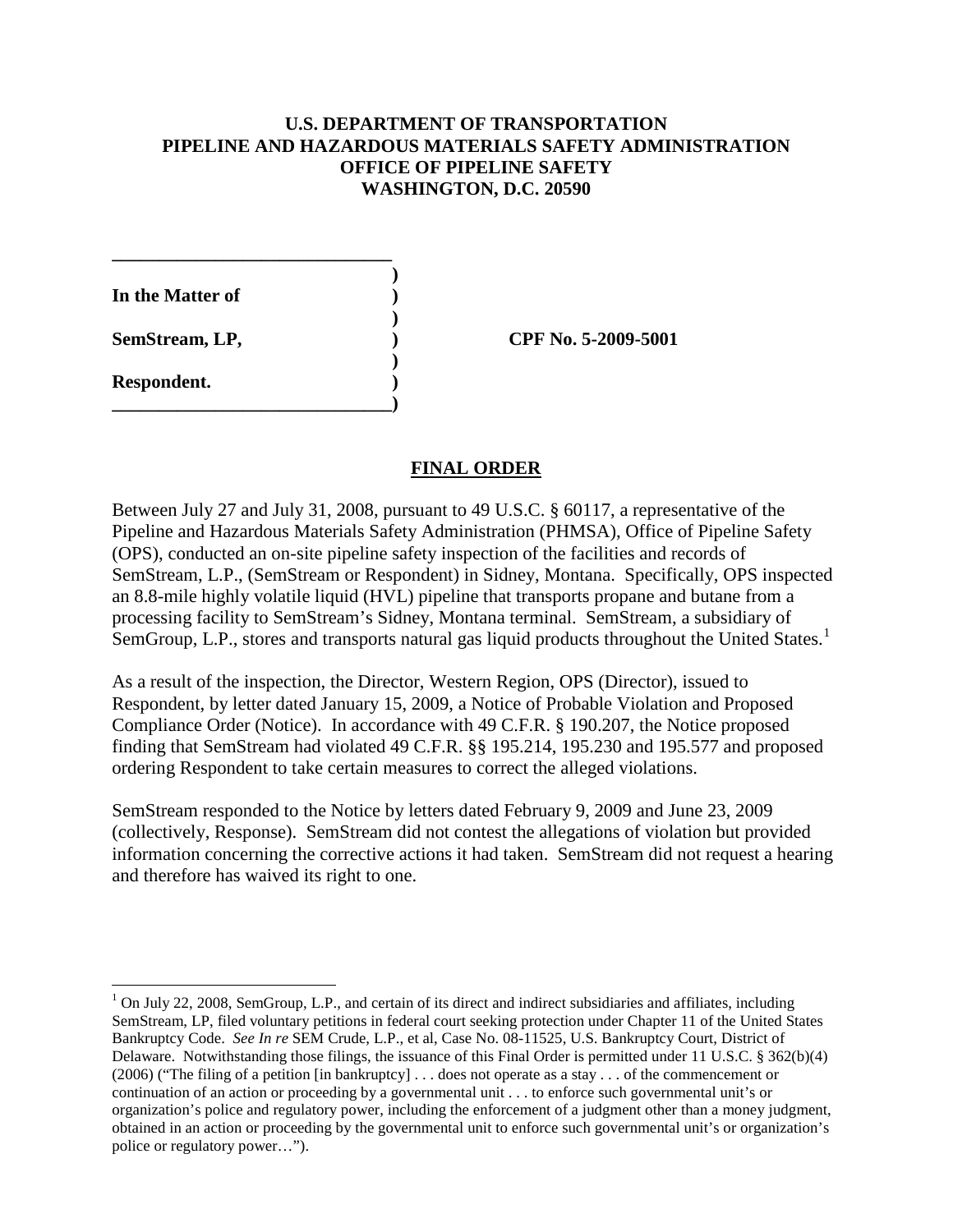#### **FINDING OF VIOLATION**

In its Response, SemStream did not contest the allegation in the Notice that it violated 49 C.F.R. Part 195, as follows:

**Item 1:** The Notice alleged that Respondent violated 49 C.F.R. § 195.214(a), which states:

## **§ 195.214 Welding Procedures.**

(a) Welding must be performed by a qualified welder in accordance with welding procedures qualified under Section 5 of API 1104 or Section IX of the ASME Boiler and Pressure Vessel Code (incorporated by reference, *see* § 195.3). The quality of the test welds used to qualify the welding procedure shall be determined by destructive testing….

The Notice alleged that Respondent violated 49 C.F.R. § 195.214(a) by using a welding procedure for the construction of the Sidney HVL Pipeline System which was not qualified under API Standard 1104, Section 5. Specifically, the Notice alleged that the operator's welding procedure (ML-01) did not meet the requirements of API 1104, Section 5.6.[2](#page-2-0).3.<sup>2</sup> Respondent had developed the procedure by using Diamond Shamrock Refining and Marketing Company's procedures which were destructively tested in 1999. However, Respondent's specific procedure, ML-01, was not qualified using destructive testing. Respondent did not contest this allegation of violation. Accordingly, based upon a review of all of the evidence, I find that Respondent violated 49 C.F.R. § 195.214(a) by using a welding procedure that was not qualified under Section 5 of API 1104.

This finding of violation will be considered a prior offense in any subsequent enforcement action taken against Respondent.

## **COMPLIANCE ORDER**

The Notice proposed a compliance order with respect to Item 1 for violation of 49 C.F.R. § 195.214. Under 49 U.S.C. § 60118(a), each person who engages in the transportation of hazardous liquids or who owns or operates a pipeline facility is required to comply with the applicable safety standards established under chapter 601. The Director has indicated that Respondent has taken the following actions specified in the proposed compliance order:

l

<span id="page-2-0"></span><sup>&</sup>lt;sup>2</sup> AM. PETROLEUM INST., STANDARD 1104 § 5.6.2.3 (19th ed. 1999, errata October 31, 2001).